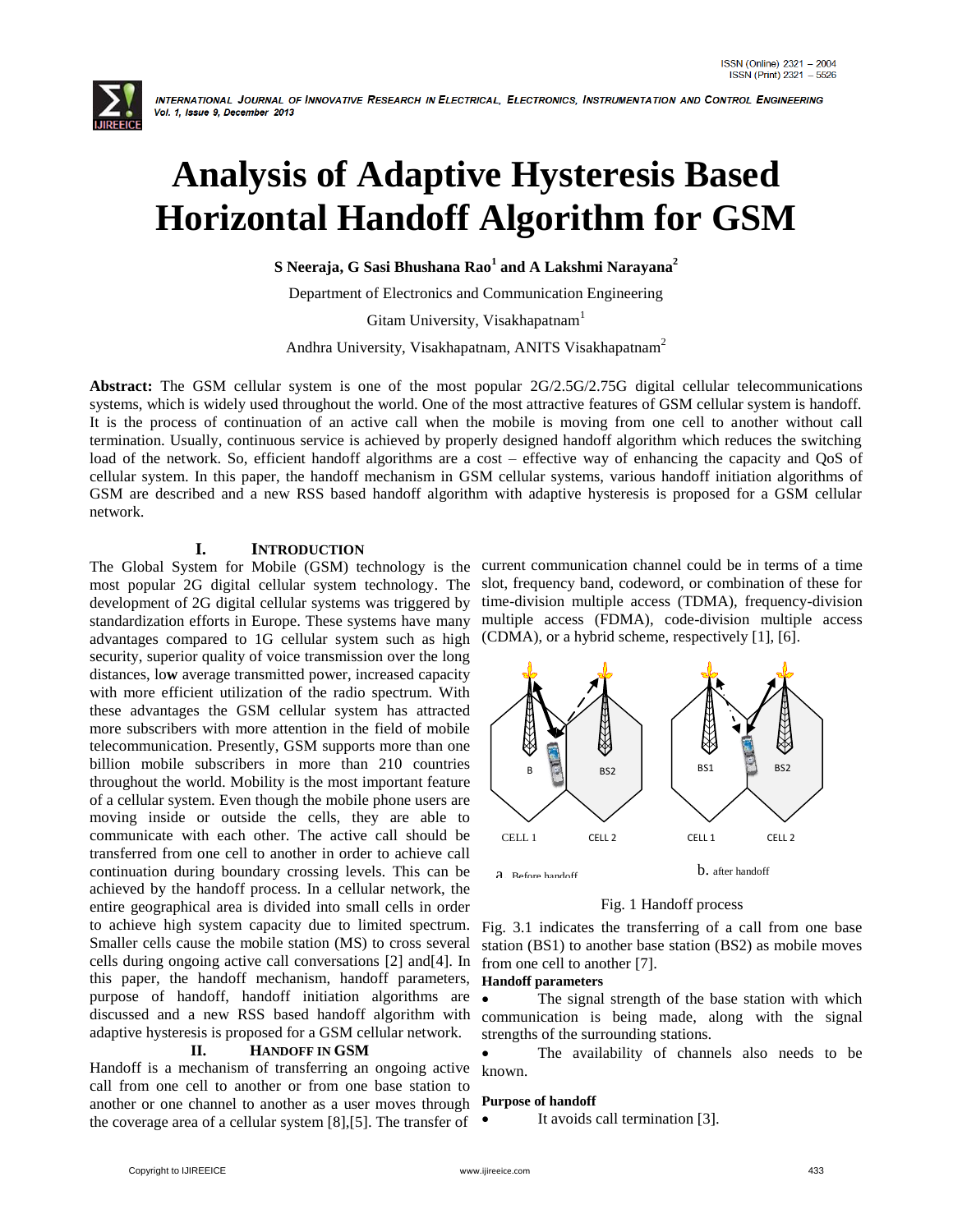

It frees up some capacity for other users.

 Handoff improves the QoS by reducing factors such as the call drop rate and the congestion rate.

 In GSM, when a particular channel used by phone becomes interfered by another phone using the same channel in a different cell, then call is transferred to a different channel in same cell or to a different channel in another cell in order to avoid interference.

#### **III. HANDOFF ALGORITHMS USED IN GSM CELLULAR SYSTEMS**

Handoff algorithms used in GSM are:

- RSS based handoff algorithm
- RSS based handoff algorithm with Threshold
- RSS based handoff algorithm with hysteresis
- A new RSS based horizontal handoff algorithm with Adaptive hysteresis

#### **RSS based handoff algorithm**

According to this algorithm, the received signal strengths of two base stations are compared and when the received signal strength of base station 1 is less than the received signal strength of BS2 then the call is handover to BS2 otherwise the mobile station is in connection with the BS1.

A major problem with this approach is that the received signals of both base stations often fluctuate if the mobile is moving and cause the mobile to rapidly switch links with either base station. This phenomenon is called *pingponging*. To avoid unnecessary handoffs, RSS with threshold is used.

#### **RSS based handoff algorithm with Threshold**

RSS of  $BS<sub>1</sub>$  is less than the threshold value and RSS of BS1 is less than the BS2 the handoff is made to BS2 otherwise there is no handoff and MS still in connection with the  $BS<sub>1</sub>$ . In this method the "Ping – Pong effect will be avoided but still unnecessary handoffs are presented because BS1"s signal strength is still satisfactory for continuing the call.

#### **RSS based handoff algorithm with Hysteresis**

According to this when the RSS of BS2 exceeds the BS1 with hysteresis then call handoff to the BS2 otherwise it is connected to BS1. It minimizes the unnecessary handoffs. In this method the hysteresis is fixed that means the hysteresis value is either small or large. If it is large, more burden on the network and delay increases. Otherwise, if it is too small more unnecessary handoffs are occurred. To avoid this adaptive hysteresis based handoff algorithm is proposed.

#### **RSS based handoff algorithm with Adaptive Hysteresis**

Traditional handoff algorithms depend on RSS with a fixed handoff hysteresis value H. This hysteresis value is designed to reduce the ping-pong effect in the handoff procedure. Therefore, selection of this hysteresis value becomes important for optimizing handoff performance. If hysteresis (H) is too small, numerous unnecessary handoffs may be processed, increasing the network burden. However, if H is too large, the long handoff delay may result in a droppedcall or low QoS. The main objectives of a handoff algorithm are to: (i) prevent unnecessary handoffs (ii) minimize

handoff delay (iii) maintain desired cell-boundaries, thereby reducing the system interference level and (iv) improve call quality during handoff. Since tradeoffs exist among these requirements, the design of a handoff algorithm is a difficult task.

Consider two cell model. In which the MS is moving from BS1 to BS2. For this model the adaptive hysteresis is given by,

$$
Adaptive h = \max \left\{ 20 \left( 1 - \left( \frac{d}{R} \right)^4 \right), 0 \right\}
$$

where, d is the distance between the MS and serving BS, and R is the cell radius.

For a hexagonal cell  $R = \frac{\Sigma_c}{\sqrt{3}}$  $R = \frac{D_c}{\sqrt{2}}$  where  $D_c$  is the

#### distance between two base stations.

From Eq.1, as adaptive h decreases from 20 to 0 dB that is the MS moves away from the serving BS. In setting the above adaptive hysteresis value h, the number of unnecessary handoff is decreased. Because of a large h, if the MS is near the serving BS and the MS are encouraged to hand over to adjacent cells and because of a small h if it is near the boundary of the current cell. In this way, the handoff area is optimized. .



Fig. 2 RSS based handoff algorithm with Adaptive Hysteresis

In this when the RSS of BS2 is higher than RSS of BS1 with adaptive hysteresis value h, the call is handover to BS2 otherwise it maintains the current connection with BS1. This adaptive handoff algorithm is developed by dynamically determining the hysteresis value as a function of the distance between the MS and the serving BS.

#### **Okumura-Hata model**

Okumura-Hata model is widely used for signal prediction in urban areas is useful for finding the pathloss of GSM cellular network. It is most popular empirical model. This model is applicable for frequencies in the range  $150 - 2000$ MHz and distances of 1– 100 Km. It also can be used for base station effective antenna heights ranging from 30 to 1000 m and mobile antenna heights of 1 to 10 m [9].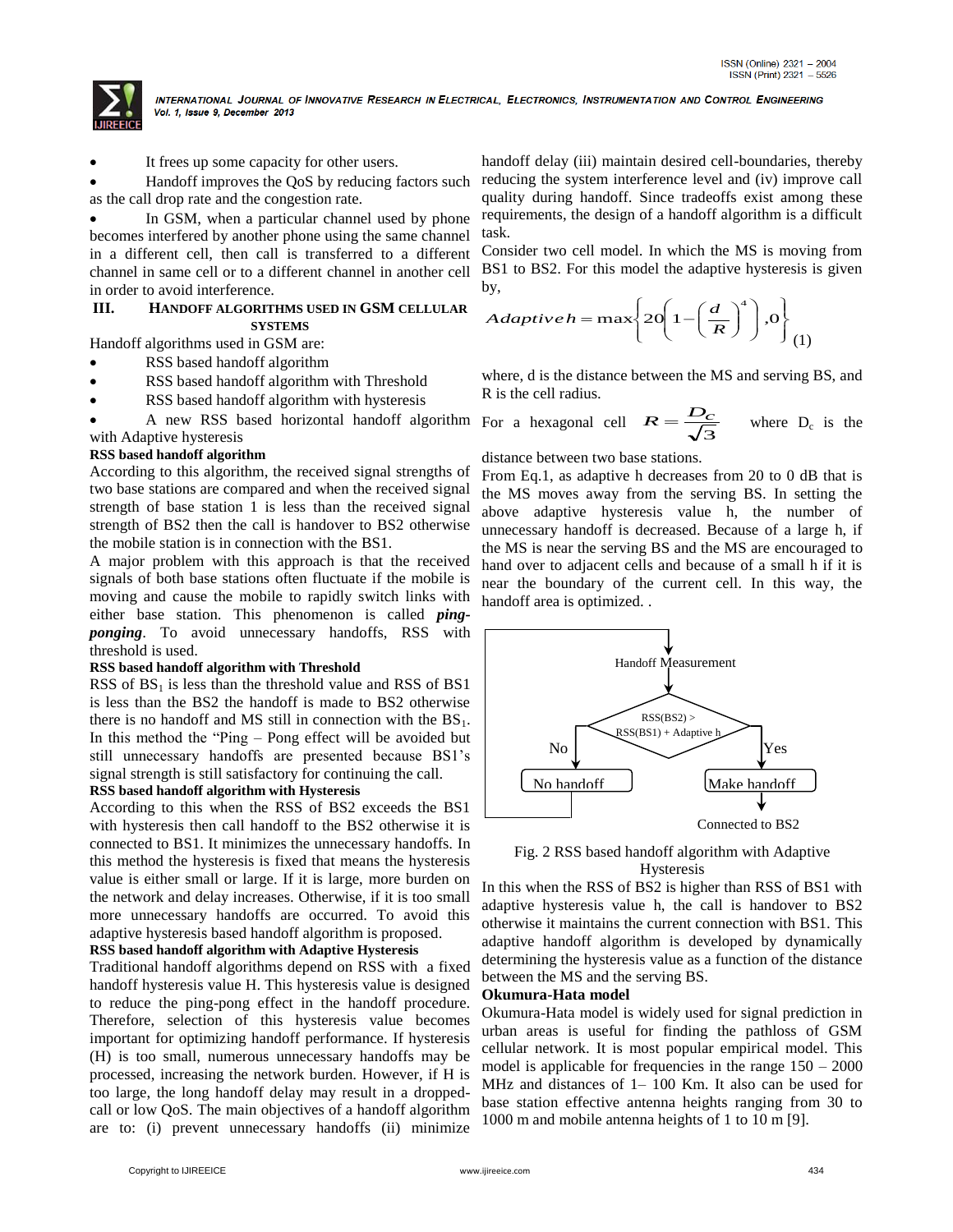

Pathloss for okumura-Hata model is given as, For mobile to BS 1:  $(44.9 - 6.55 \log(h_{b_1})) \log(d)$  $PL1(dB) = 69.55 + 26.16 \log(f) - 13.82 \log(h_{b_1}) - a(h_m) +$ For mobile to BS 2:  $(44.9 - 6.55 \log(h_{b2})) \log(D_c - d)$  $PL2(dB) = 69.55 + 26.16 \log(f) - 13.82 \log(h_{b_2}) - a(h_m) +$ PL1, PL2 = total path loss in dB using HATA  $\frac{1}{2}$  or BS1 and BS2 respectively,  $f =$ Carrier frequency = 900 MHz  $h_{b1}$ ,  $h_{b2}$  = Effective Transmitter antenna heights for BS1 and BS2.  $h_m$  = Effective Receiver ( Mobile) antenna height.  $D_c$  = distance between BS1 and BS2=2000 m.  $d = distance of BS1 to MS in Km$  $D_c-d =$  distance of MS to BS2 in Km a ( $h_m$ ) = correction factor in dB for effective receiver (mobile) antenna height and it is given by  $a(h_m) = [1.1 \log(f) - 0.7]h_m - [1.56 \log(f) - 0.8 \text{ (4)}]$ (2) (3)

For the Okumura - Hata model, let the received signal strength due to BS1 located at a distance of d from the mobile station is,

 $RSS1 = Pt - PL1$  (5)

And the received power due to BS2 located at a distance of  $D_c$ -d from the Mobile Station is,  $RSS2 = Pt - PL2$  (6)

## **Results and Discussion:**

RSS based handof algorithm is applied for the two cell model in which the base station antenna heights are equal which are 35 m and mobile antenna height is 1.5 m.



Fig. 3 Received Signal strength vs. distance at  $h_{b1}= h_{b2}=35 \text{m}$ and  $h_m=1.5m$ 

From the Fig. 3 the ping – pong effect which is undesirable and is observed at 1Km from BS1 and BS2 at which mobile receives equal RSS from the two base stations. To overcome the limitations of the RSS based algorithm, RSS with threshold algorithm is proposed.



Fig. 4 RSS based handoff algorithm with Threshold

In Fig.4 shows the threshold set at -113 dB and the handoff occurs 1038 m at which the signal strength is still satisfactory. So,unnecessary handoffs occurs and therefore prior knowledge of crossover signal strength between the current and target base stations are also needed. So, this method is impractical.



Fig. 5 RSS based handoff algorithm with hysteresis, H=2 dB Fig. 5shows the RSS based handoff algorithm with hysteresis 2dB.



Fi Fig. 6 Crossover point vs. Hysteresis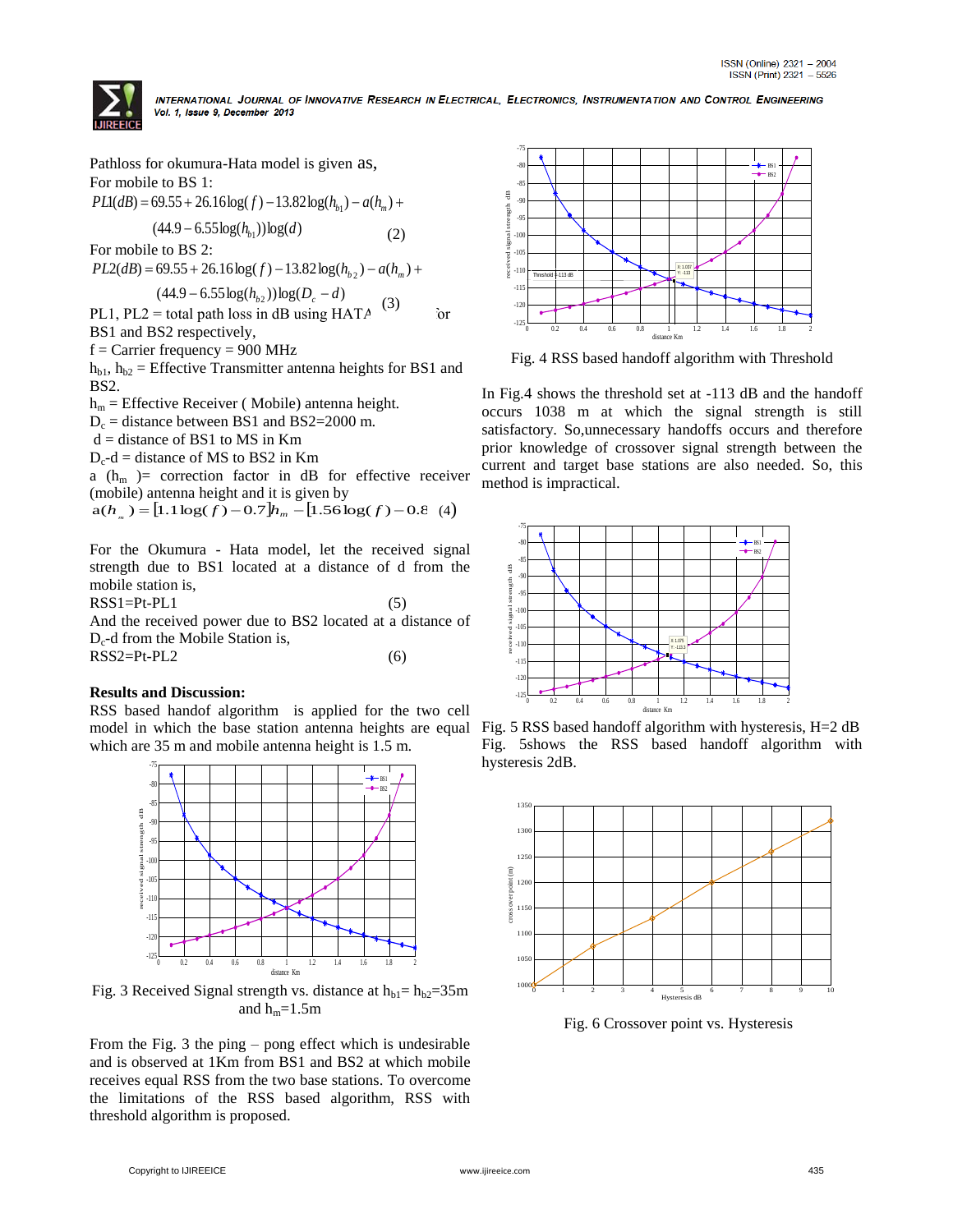



g. 7 Delay vs. hysteresis

Fig. 6 and Fig. 7 illustrate the effects of hysteresis margin on the cross over point and handoff delay.



Fig. 8 Received signal strength vs distance

From the figures, it is observed that as the hysteresis increases the cross over point increases and handoff delay also increases. This hysteresis value is designed to reduce the ping-pong effect in the handoff procedure. Therefore, selection of this hysteresis value becomes important for optimizing handoff performance.

#### **RSS based hard handoff algorithm with Adaptive hysteresis**

Table 1 RSS variations with adaptive hysteresis value. Table 1 presents the adaptive hysteresis values based and corresponding received signal strength variations withrespect to the distance between the BS1 and BS2.

| S.<br>N        | <b>Distance</b><br>from | <b>Distance</b><br>from MS | <b>Adaptive</b><br><b>Hysteresi</b> | RSS1(dB)   | RSS2(dB)   |
|----------------|-------------------------|----------------------------|-------------------------------------|------------|------------|
| $\bf{o}$       | BS1<br>to               | to                         | s(h)                                |            |            |
|                | MS,d(m)                 | $BS2,D_c$                  |                                     |            |            |
|                |                         | d(m)                       |                                     |            |            |
| $\mathbf{1}$   | 100                     | 1900                       | 19.999                              | $-77.691$  | $-142.174$ |
| $\overline{2}$ | 200                     | 1800                       | 19.988                              | $-88.163$  | $-141.346$ |
| 3              | 300                     | 1700                       | 19.942                              | $-94.289$  | $-140.436$ |
| $\overline{4}$ | 400                     | 1600                       | 19.816                              | $-98.635$  | $-139.395$ |
| 5              | 500                     | 1500                       | 19.552                              | $-102.006$ | $-138.156$ |
| 6              | 600                     | 1400                       | 19.072                              | $-104.760$ | $-136.633$ |
| $\tau$         | 700                     | 1300                       | 18.281                              | $-107.089$ | $-134.722$ |
| 8              | 800                     | 1200                       | 17.067                              | $-109.106$ | $-132.300$ |
| 9              | 900                     | 1100                       | 15.302                              | $-110.886$ | $-129.220$ |
| 10             | 1000                    | 1000                       | 12.840                              | $-112.478$ | $-125.318$ |
| 11             | 1100                    | 900                        | 9.518                               | $-113.917$ | $-120.404$ |
| 12             | 1200                    | 800                        | 5.154                               | $-115.232$ | $-114.261$ |
| 13             | 1300                    | 700                        | $\theta$                            | $-116.441$ | $-107.089$ |
| 14             | 1400                    | 600                        | $\overline{0}$                      | $-117.561$ | $-104.760$ |
| 15             | 1500                    | 500                        | $\theta$                            | $-118.603$ | $-102.006$ |
| 16             | 1600                    | 400                        | $\theta$                            | $-119.578$ | $-98.635$  |
| 17             | 1700                    | 300                        | $\overline{0}$                      | $-120.494$ | $-94.289$  |
| 18             | 1800                    | 200                        | $\mathbf{0}$                        | $-121.358$ | $-88.163$  |
| 19             | 1900                    | 100                        | $\overline{0}$                      | $-122.174$ | $-77.691$  |

Table 1 RSS variations with adaptive hysteresis value.

| S.No           | <b>Hysteresis</b><br>(dB) | <b>Cross</b><br>over<br>point(m) | Delay(<br>m) | <b>RSS</b> at<br>handoff<br>dВ |
|----------------|---------------------------|----------------------------------|--------------|--------------------------------|
|                | Adaptive<br>hysteresis    | 1188                             | 188          | $-115$                         |
| $\overline{2}$ | RSS with<br>threshold     | 1037                             | 37           | $-113$                         |
| 3              | $RSS(H=0)$                | 1000                             | $\Omega$     | $-112.478$                     |
| $\overline{4}$ | 2                         | 1075                             | 75           | $-113.3$                       |
| 5              | 4                         | 1130                             | 130          | $-114.3$                       |
| 6              | 6                         | 1200                             | 200          | $-115.1$                       |
| 7              | 8                         | 1260                             | 260          | $-115.9$                       |
| 8              | 10                        | 1320                             | 320          | $-116.6$                       |

Table 2 Hysteresis, cross over point, delay and minimum received signal strength during handoff

Table 2 shows the details such as hysteresis (dB), cross over point,delay, RSS at handoff of various handoff algorithms such as RSS, RSS with threshold, RSS with fixed hysteresis method and RSS with adaptive hysteresis method. The adaptive hysteresis method is found to be the best among as it provides optimum delay and minimum signal strength

## **CONCLUSIONS**

In GSM, the capacity and QoS is improved by using efficient handoff techniques. So, in this paper, the performance analysis of various handoff algorithms developed for GSM technology are analyzed for practical mobile and base station antenna heights. In RSS based handoff algorithm the minimum received signal strength